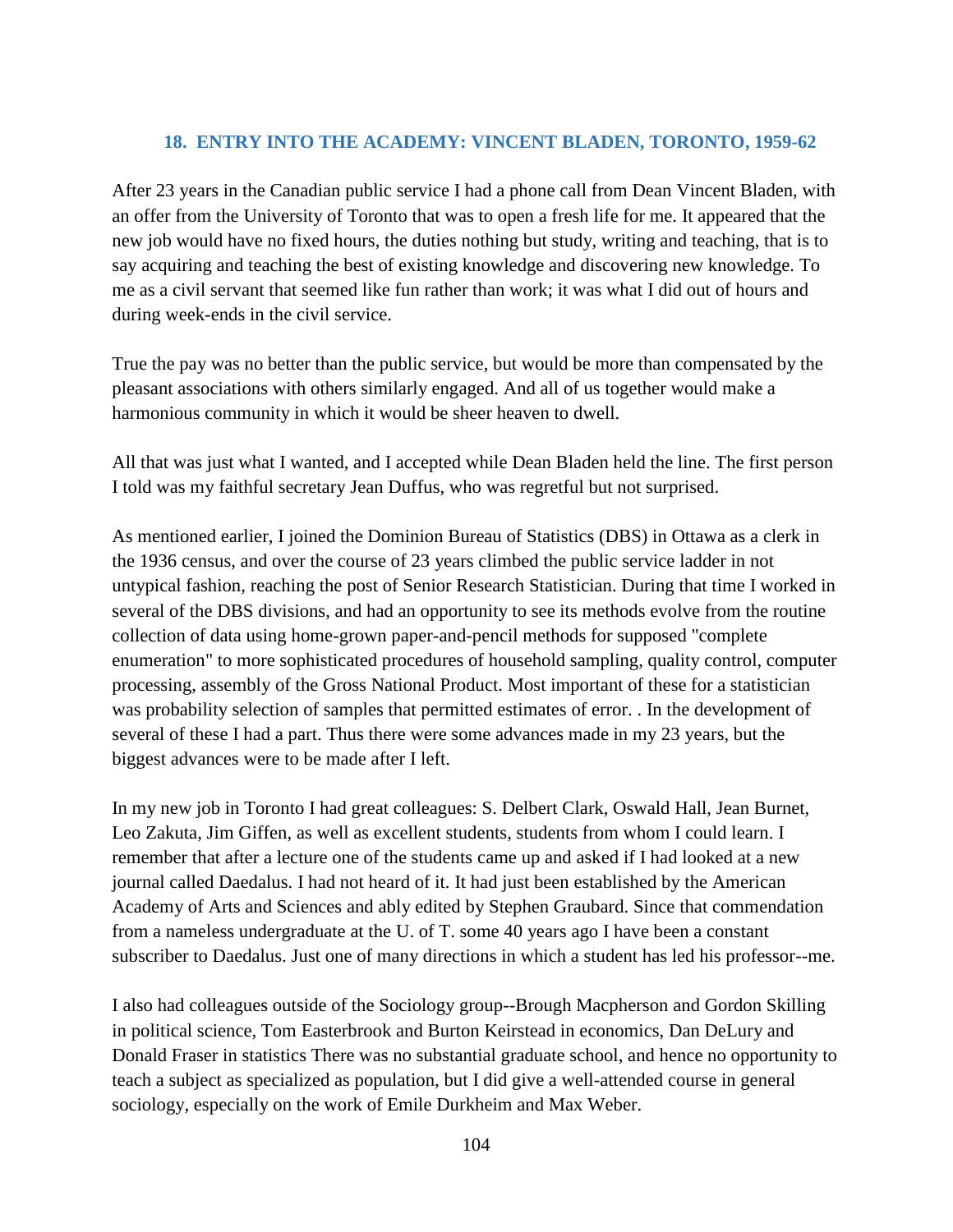But what about the harmonious community of scholars? I suppose we had as much of that at Toronto as anywhere, but it was certainly not perfect. One of the odd features of life is that we really don't want perfect harmony--everyone agreeing with everyone else on every subject. If we all thought the same way, we would have nothing to discuss. Recognition of important problems can only arise in discussion among people who do not agree with one another. Differences stimulate thought, colleagues strike sparks off colleagues. While that is everywhere recognized, yet I have had more than one colleague who failed to separate disagreement and debate from personal feelings towards the person with whom one disagrees. They think "Professor ABC disagrees with me because he doesn't like me; well I don't like him."

Even more obviously we don't want complete disharmony, with no one listening to others, no one ever agreeing with others, no one using the work of others and continuing that work forward. Total narcissism, egoism, is to be avoided equally with total harmony. And not every institution can arrange the amount of narcissism that drives the person to create without also driving them to isolation from colleagues. .

The nice balance required here that would provide lives of scholarship and creativity is not always attained.

In moving over to a university after 23 years as a public servant I had several lucky breaks, unforeseen events working in my favor, especially changes of a demographic nature, age categories that became abnormally large and others that shrank. In 1959 the pending increase of students as the post-war baby boom came to college age was presumably what the U. of T. authorities had in mind in hiring me to begin with.

## **Winters in the Argentine when schools in Canada were closed for the summer, Buenos Aires, 1960**

I had no sooner joined the University of Toronto than I was offered a seasonal appointment at the University of Buenos Aires. This was not yet as a demographer, but as a sociologist. Buenos Aires, conveniently lying south of the Equator, has its winters when we have our summers. So I was able to take my summer holidays teaching in B.A. in 1960. There among other people I met Fausto Toranzos, an older man, somewhat old-fashioned and greatly admired by his ex-students. In his entourage was Carlos Garcia-Tudero, young, bright and knowledgeable; with him and his wife Malicha, Beatrice and I formed close links. He saw my trusting nature and offered to be something of a guide, which he was indeed,

I remember others in the circle--Portnoy, Lopez, and their wives.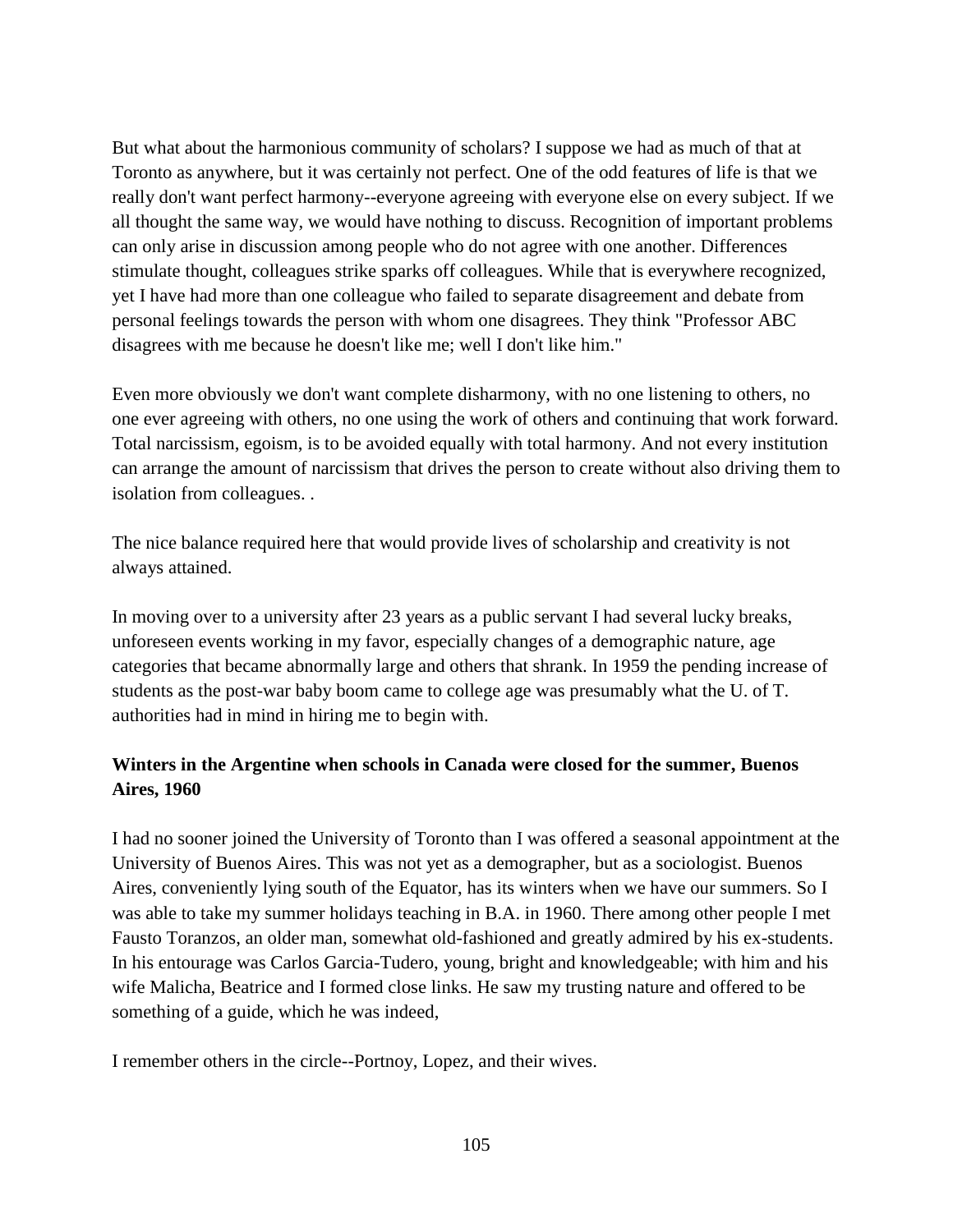Many an evening we agreed to meet Carlos and other friends at a restaurant, Corrientes Onze, at 10:00 p.m. In case you think that is late for dinner, it was only the nominal time for congregating in a community where punctuality is no virtue. If everything went on what might loosely be called "schedule" we would start eating at midnight. Was it worth the waiting? It sure was, the food was superb, and the talk brilliant. We tried to get back to our hotel in the Calle Junin by two o'clock.

Argentine has had a stormy history. Juan Peron was elected by a large majority in 1951 on a populist platform, and in 1955 was upset by a coup, and driven into exile in Franco Spain. A democratically elected liberal government under Dr. Arturo H. Ilia came into power shortly after our time, .If I remember right our friend Carlos was Minister of Finance in the Ilia government.

On one of these occasions Beatrice was delayed, as she later explained to us, by somehow getting mixed up in a meeting that was broken up by the police. Argentina was undergoing difficult times--Peron, a fascist, though one of the gentler fascists, was gone but there was a revival of Peronism under Eva Peron. The police used tear gas to disperse the crowd protesting her, and Beatrice got some of it. Later things got worse and many of our colleagues fled to quieter Latin American countries, but that was after we had left.

Carlos shared a similar upbringing to Beatrice--both grew up in a home bakery. That of Carlos was a little brighter, a little more scrubbed, but the commonalities were many, including a baker arriving about 4:00 a.m. so the bread would be coming out of the oven about 8:00 a.m.

I stayed in communication with Carlos for years afterwards, not all of them good years for an outspoken liberal in the Argentine. But more recently we have lost touch, and I have not been able to find a phone number or address. Information connecting us again will be received with sincere thanks.

On one occasion I attended a lecture by a distinguished foreigner (I forget both the person and the subject) and seated beside me was a well-dressed, well groomed, man, past middle age. We got talking and it was not hard to see that he was very, very rich. In the Argentine that meant owning square miles of grassland. Grass means cattle, and cattle mean beef, the core of Argentine wealth. Cattle on the plains grassy plains require men on horseback to tend them, and a rich cowboy culture seems to have been common to North and to South America.

One American who has settled there and now has written a successful novel in her adopted language of Spanish, is fascinated by the "experience and sensation of national identity and belonging." In our shorter stay that is what we also felt.